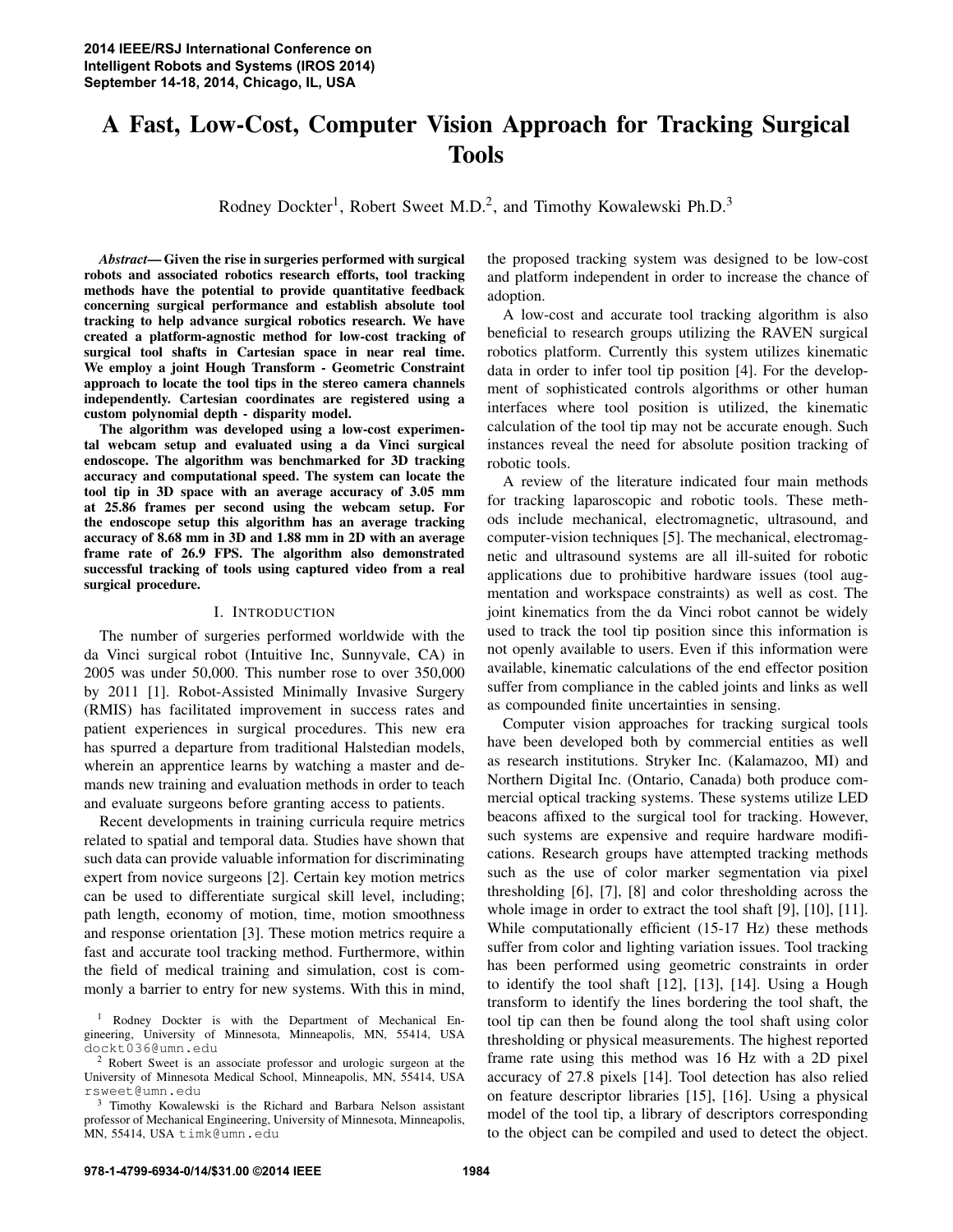

Fig. 1. The experimental webcam mount.



Fig. 2. The da Vinci camera unit and Endoscope.

Such a method is computationally prohibitive for real time tracking (1 FPS) [15].

Recently Richa et al. have had success using a model image of a surgical tool in conjunction with a Sum of Conditional Variance (SCV) metric for finding tools in retinal surgery [17]. The relatively simple shape of retinal surgery needles and smooth background of the field of view allows the use of 'model images', however this would not be a feasible approach given the complex end-effectors found on surgical robots. This group also did not formulate absolute 3D tracking methods and instead utilized only relative pixel disparities.

The literature has indicated a lack of a computer vision solution which can accurately track tools in 3D space, in near real time, which is immune to color changes, and with indifference to tool type. The goal of this work was to design a computer vision solution which can simultaneously provide these requirements at a reasonable cost. The primary contribution of this work is a tracking algorithm which is computationally inexpensive and accurate relative to prior art. An additional benefit is the use of low cost hardware to increase the possibility of adoption in cost-constrained medical simulation applications.

## II. DESIGN

#### *A. Hardware Design*

Two distinct camera systems were utilized for the development of this algorithm. The first camera unit is a stereo camera mount comprised of two USB Lifecam Studio cameras from Microsoft (Redmond, WA). These provide frame rates of 30 FPS at standard resolutions with slight drops at higher resolutions (up to 1080p). At the time of purchase, each camera cost approximately \$50 USD. While webcams suffer from rolling shutter effects, their lowcost availability permits widespread use of this work by other researchers. Webcams allow for convenient algorithm development as well as use in laparoscopic training modules where endoscopes are prohibitively expensive.

A rapid prototype stereo camera mount was designed using computer aided design (CAD) software (Fig. 1) (PTC Creo, Lansing, MI). The camera axes are mounted parallel without allowing rotation or translation in the camera housing. The mount can be 3D printed with standard machines. The top and bottom of the mount are held together by nylon set screws. The interocular distance for the webcam stereo mount is 29.1 mm. The CAD files are available via www.bit.ly/1npTAGr.

The second camera unit was a surgical endoscope from a da Vinci S surgical system (Fig. 2). This endoscope provides

high definition stereo images to the surgeon for 3D visualization on the master console. The technical specifications for the endoscope are not made available but were empirically observed. The endoscope is capable of resolutions up to 1920x1080 and provides a framerate up to 100 FPS. This setup is relatively similar to the experimental camera setup except for a change in interocular separation. For the endoscope cameras the interocular separation was measured to be 5.1 mm.

For testing and calibration of the endoscope, a Digital Video Interface (DVI) frame grabber was utilized. The frame grabber chosen was the VC200xUSB dual channel DVI box from Electronic Modular Solutions (Wigston, England). This DVI frame grabber allows simultaneous capture from two separate DVI sources.

For benchmarking purposes, a computer running Microsoft Windows 7 was utilized. This PC used an Intel (Santa Clara, CA) Core i7 processor running at 3.0 GHz with 32 GB of RAM.

# *B. Software and Algorithm Design*

The tracking algorithm was developed with the C++ ISO 11 programming language. Additional libraries included the OpenCV library from Willow Garage (Menlo Park, CA) and the Qt library from Digia (Helsinki, Finland).

The flow of information for 3-D tool tracking is functionally decomposed into 3 major steps: 2-D object detection, depth extraction and Cartesian coordinate calculation. While more sophisticated geometric computer vision models do exist in the literature, the data-driven technique for disparity to depth mapping allowed the authors to better understand the mathematical model for the cameras as well as employ more complex models for Cartesian registration. The required input is a captured stereo video frame and the output is Cartesian tool coordinates and time (Fig. 3). While the serial flow of information has the downside of potential errors compounding, the benefit is minimal computational effort as a means to improve frame-rate. Computational effort is decreased since the object recognition can occur simultaneously in each channel and the Cartesian coordinate calculation is reduced to a single linear equation as opposed to a full stereo correspondence method.

A novel approach was identified in which the known geometric constraints of the tool shaft could be exploited using a Hough transform in order to identify lines in the image. The algorithm follows eight high level steps outlined in Algorithm 1. Once the edge gradients are computed using the Sobel operator, the edges are selected using a dynamic threshold. This threshold is set by computing the number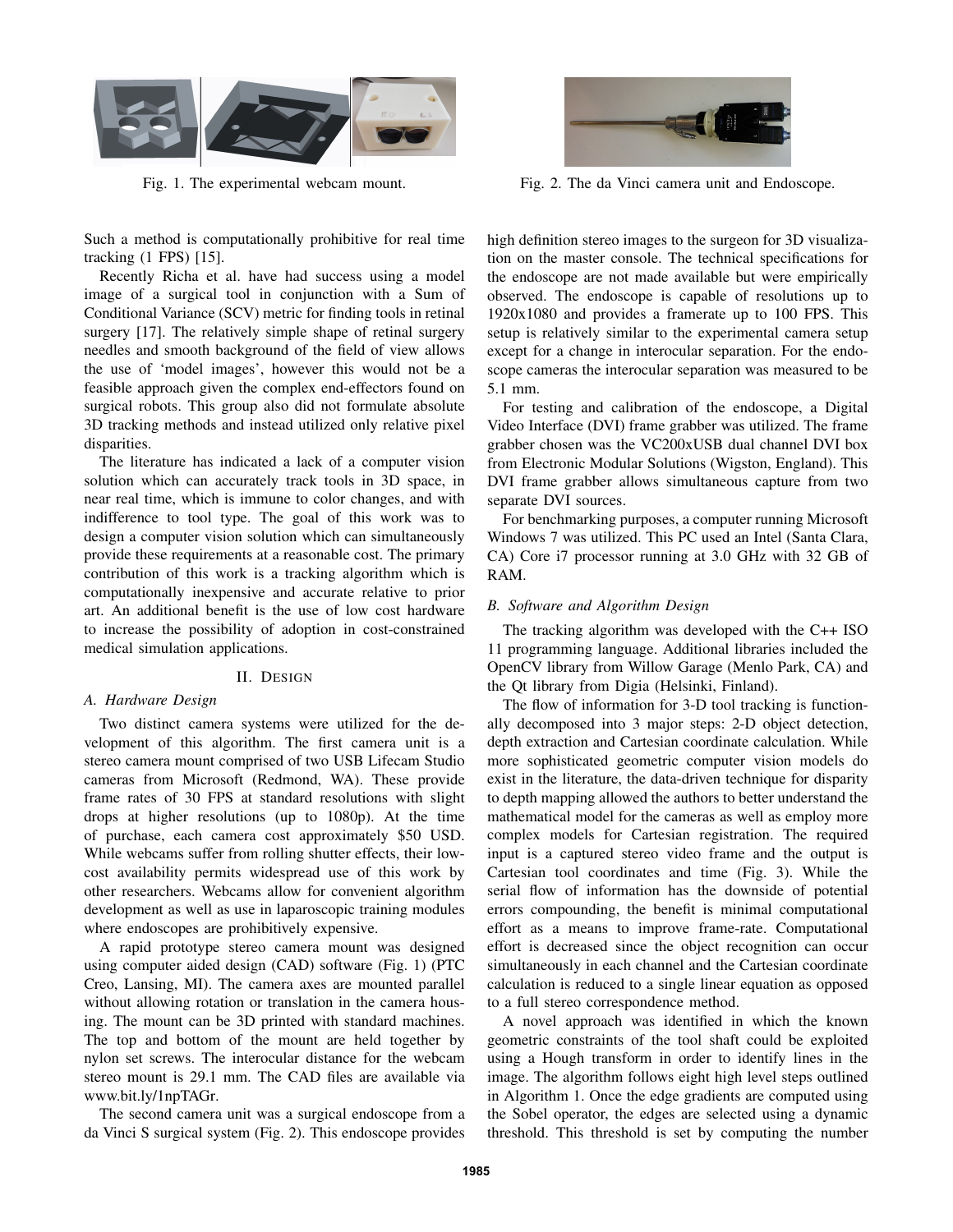

Fig. 3. The 3-step approach for object tracking.

# Data: Frame

Result: Cartesian Tool Location Convert frame to grayscale; Blur grayscale image; Sobel edge detection; Dynamic edge gradient threshold; Probabilistic hough transform; for *Each line in PHT line array* do Extract unique line pair; Compute line parameters; if *Parameters best match constraints* then Save line; else Extract 2 new lines; end end Calculate endpoints closest to prior location; Save tool tip location;

Algorithm 1: Detection of surgical tool tips

of edge pixels in the image. If the number of edge pixels is too high (or low), dependent on resolution, the gradient threshold value is then increased (or decreased).

In particular we utilized the probabilistic Hough transform (PHT) designed by Matas et al. [18]. Using the implementation of this algorithm in OpenCV we are able to achieve improved frame rates with the added benefit that the endpoints of the detected lines are determined. Hough transforms have been shown to have severe limitations in invivo settings [12]. These limitations include lost lines due to minor occlusions. However, the use of the PHT variation limits the loss of lines due to occlusions along the shaft.

The line endpoint information is sorted according to certain known geometric constraints in order to isolate the lines corresponding to the borders of the tool shaft. The particular geometric constraints utilized are unique to this work and are the result of manual frame inspection (Table. I).

Once the correct lines have been isolated, the endpoints of the lines can be utilized to determine which end of the tool shaft contains the tool wrist. For initialization purposes the tool end closest to the center of the image is taken as the tool wrist. After initialization, the endpoints closest to a previous known location are taken to be the wrist. Using the two 'wrist' endpoints, the midpoint of these endpoints is taken as the pixel location of the wrist. In the case of multiple surgical

| Constraint                                                                      | Condition                                        |  |
|---------------------------------------------------------------------------------|--------------------------------------------------|--|
| Lines along the tool shaft are.<br>parallel                                     | $\Delta\theta < \theta_{threshold}$              |  |
| Endpoints of the lines should be<br>near to each other.                         | $d(p(i)_{1,1}, p(i)_{2,1}) <$<br>$d_{threshold}$ |  |
| Length of two lines should be<br>longer than any other set of<br>parallel lines | $d(p(i)_{1,1}, p(i)_{1,2}) >$<br>$length_{max}$  |  |
| The resultant endpoints should be.<br>'near' the last known location.           | $d(p(i)_{1,1}, p(i-1)_{1,1}) <$                  |  |





Fig. 4. The four end points of the tool shaft lines are circled.



Fig. 5. The tool is localized in separate channels and then the disparity is computed.

tools in the field of the view, the line endpoint information is sorted according to the previously stated known constraints but then separated according to prior spatial information as well as the angle of the tool shaft.

The depth extraction relies on the pixel location of the tool tip detected independently in both stereo channels. Using the right and left pixel location of the tool tips, the disparity can be calculated (Fig. 5). This method of single tool tip disparity calculation requires a simpler calculation than a full stereo correspondence. The tool tip disparity is computed using the Euclidan distance formula. Disparity is then used to determine the depth to the tool tip and Cartesian coordinates.

The formula used to calculate depth from disparity depends greatly on the camera setup and model selected. Several models exist for computing depth. The most ubiquitous of these models is the standard linear transformation outlined in the works of Zhang [19] and Tsai [20]. This method did not result in a sufficiently accurate model for the endoscope optics [21]. The depth model utilized is determined using a planar calibration board and data correlating depth with disparity. The calibration data was used to heuristically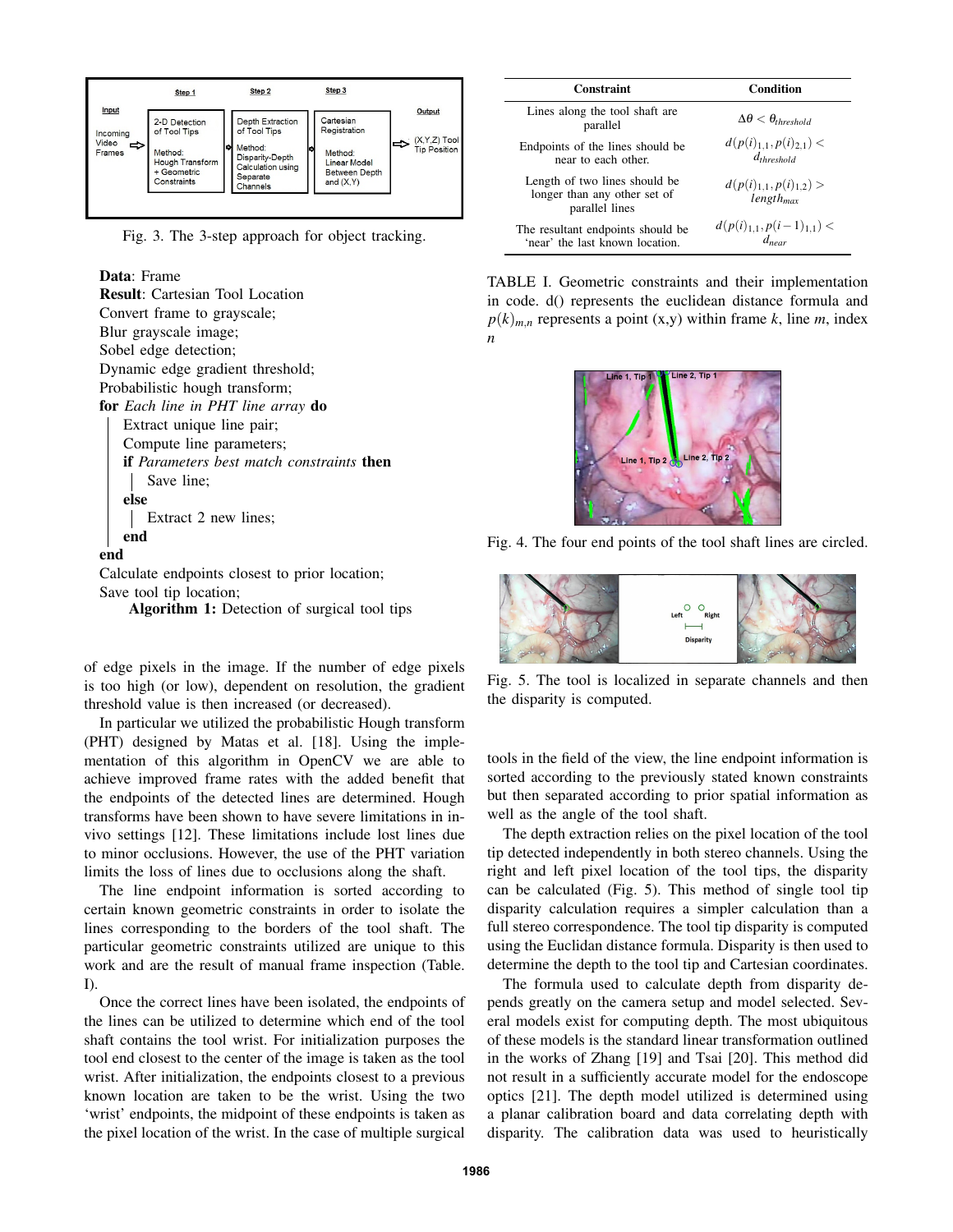devise a model with the best fit. This empirically determined model allows the use of non-standard camera optics with minimal drop in accuracy.

The final step in the tracking algorithm is the correlation between pixel space coordinates of the tool tip and real world coordinates. The *Z<sup>w</sup>* Cartesian coordinate, determined from the depth extraction method, is used to compute the remaining coordinates,  $(X_w, Y_w)$ . This Cartesian  $Z_w$  model (depth) is a linear combination of disparity, x and y pixel location for the webcam setup (Eq. 1). The Cartesian Z model for the endoscope is a third order polynomial in order to offset disparities (Eq. 2). The offset disparity (*dispo*) is then used in an exponential function to compute depth (Eq. 3).

$$
Z_w = a_1(disp^{a_2}) + a_3x_p + a_4y_p + a_5 \tag{1}
$$

$$
disp_o = [b_0 \dots b_n] *
$$
  
\n[1 \ x \ y \ x<sup>2</sup> \ xy \ y<sup>2</sup> \ x<sup>3</sup> \ x<sup>2</sup> \ xy<sup>2</sup> \ y<sup>3</sup>]<sup>T</sup> (2)

$$
Z_w = c_0 e^{c_1(disp - disp_o)} \tag{3}
$$

The equation coefficients  $(a_i, b_i, c_i)$  for this model are empirically determined using a linear regression fit. Separate calibrations are required for the experimental camera setup and the da Vinci Endoscope. This method of Cartesian registration resulted in a simple model with adequate performance.

#### III. EXPERIMENTAL DESIGN

A series of benchmarking experiments were developed in order to analyze the computational speed of the algorithm, the 2D and 3D tracking accuracy, and the tracking noise for a stationary tool. 'Robustness' was also evaluated based on what conditions result in successfully located tools.

The endoscopic camera was evaluated using a recorded video of a prostate removal procedure. Each metric is evaluated for the experimental webcam setup as well as the endoscope camera.

In order to determine the latency (tracking frame rate), we calculate the time each tracking component takes to complete. The time for each component to complete is computed through the use of timestamps taken at the beginning and end of each component during its thread execution. This occurs at the moment it receives data and returns data, respectively.

The time the second component (2D object detection) takes to complete (*Tdetect*,*right*,*Tdetect*,*le ft*) is computed as the difference in time between when a new right or left frame is received from the capture thread and when the 2-D pixel location of all tool tips has been found. Since each channel's 2D object detection is performed simultaneously, we adopt the worst case scenario and consider the time difference to be equal to the larger of the two channels time difference. The time 3D localization requires (*T*3*DLocate*) is computed as the difference in time from when the pixel location from the



Fig. 6. Known trajectory board below stereo camera and model with numbered arcs.

object detection threads is acquired and when the Cartesian coordinates have been calculated.

$$
T_{tracking}(ms) = Max(T_{detect, right}, T_{detect, left}) + T_{3DLocate}
$$
 (4)

The second metric to be characterized is the accuracy with which the tracking algorithm can locate the tool tip in 3D Cartesian coordinates. Tracking accuracy is determined by moving the tool tip around a known fixed trajectory. Using the pixel coordinates and disparity found as the tool tip is moved around this trajectory, the world  $(X_w, Y_w, Z_w)$ coordinates are calculated. The reprojected world coordinates are then compared with the coordinates of the known trajectory in order to determine the error for each location. The reference trajectory was modeled in Matlab as analytically synthesized, finitely-spaced points.

In order to have a repeatable trajectory with known coordinates, a board was developed using CAD software. This trajectory board contains 3 circumscribed paths located on the same horizontal plane (Fig. 6). Each path is recessed into the board so that the tool tip can rest in the groove and repeatably follow the track. Since the board was designed in CAD and then 3D printed, the geometry of the board is accurately known to within the tolerance of the 3D printer. For this board, a Stratasys Dimension 1200es 3D printer was used (Stratasys, Minneapolis, MN). This printer is capable of resolutions up to 0.254 mm.

The third metric characterized is the overall noise of the tool reprojection. Noise is evaluated by calculating the deviation of a stationary tool tip over time. In order to calculate this metric accurately, the surgical tool is fixed in a clamp with the tool tip in the visible field. The tool tracking algorithm is then run and logs tool position. After the tool tracking is finished, the data is exported for analysis. Using the position data, an average location  $(X_{avg}, Y_{avg}, Z_{avg})$ is calculated.

Using the calculated average position, the deviation of each reprojected data point from the average is computed. After all errors have been calculated, an average deviation is determined. This average deviation is considered the noise of the tool tracking algorithm. For any given stationary noise of the tool tracking algorithm, it is not theoretically possible to attain a more accurate overall tracking accuracy. The noise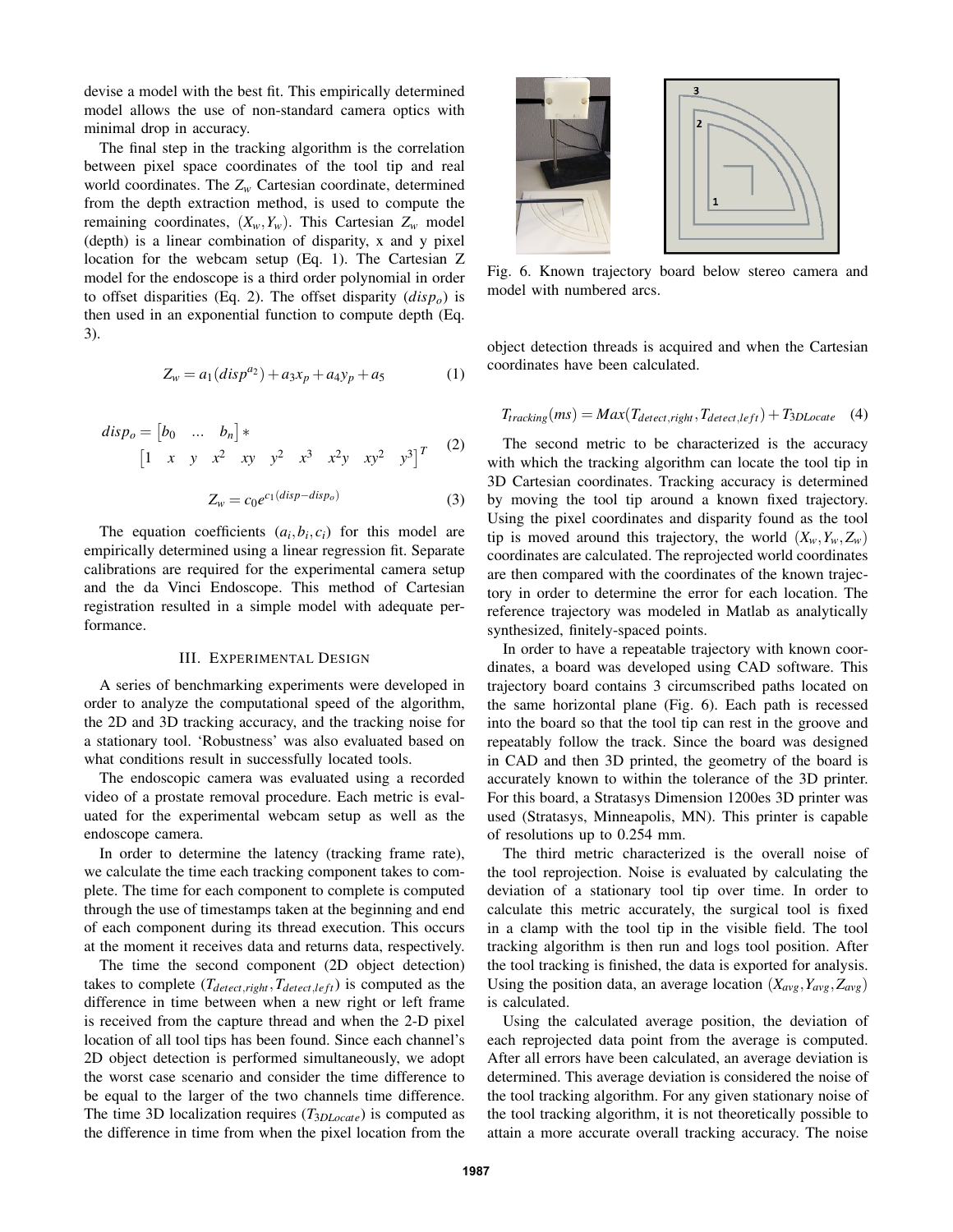

Fig. 7. Tool tracking in 3D using the known trajectory board. 3D position is displayed on the right.

from this algorithm is primarily due to the two stereo object detection channels.

# IV. RESULTS

For the webcam camera setup, the algorithm takes an average of 39.9 ms for each frame to be analyzed and the tool position calculated. This results in a working framerate of 25.86 FPS. The camera capture rate is 30 FPS.

In terms of accuracy in tool tip localization, the stationary noise level (1.293 mm) is rather large. Despite this noise level the average tracking error is very low (3.05 mm) considering this is less than the diameter of the tool shaft. The tracking errors are reported for target depths between 200 and 400 mm. The 95*th* percentile of tool reprojections are within 5.474 mm of the known location. The percentage of time where the surgical tool is located within 8 mm of the known trajectory is 99.4%.

| Performance Metric              | Webcam | <b>Endoscope</b> |
|---------------------------------|--------|------------------|
| Computation Time (ms)           | 39.9   | 33.99            |
| Frame Rate (FPS)                | 25.86  | 26.98            |
| Depth Reprojection Error (mm)   | 4.09   | 7.89             |
| Localization Noise (Total) (mm) | 1.29   | 7.92             |
| Average 3D Error (mm)           | 3.05   | 8.68             |
| Average 2D Error (mm)           | 1.59   | 1.88             |
| $95th$ Percentile Error (mm)    | 5.47   | 15.06            |
| Percent Within 8 mm             | 99.4%  | 55.22 %          |

TABLE II. Performance metrics for the webcam setup and the endoscope setup.

For the endoscope camera setup, the average frame rate was found to be 26.98 FPS. It terms of tracking noise, the endoscope setup suffers from substantial noise in the depth extraction model. For a stationary tool, the tracking algorithm returns an average noise of 7.92 mm in tool reprojection.

It terms of tracking accuracy, the overall reprojection error when compared with the known trajectory was found to be 8.68 mm, while this is still less than the diameter of the tool shaft, the performance is inferior to that of the webcam. Similarly, the amount of reprojections within 8 mm of the known trajectory was found to be 55.2 %. This tracking accuracy is significantly lower than the experimental webcam



Fig. 8. Tool tracking configurations using the webcam setup (Left Channel).



Fig. 9. Tool tracking using a real surgical video (endoscope).

setup. However, it is important to note that the average 2D reprojection errors for the endoscope setup in the  $X_w$  and  $Y_w$ components were only 0.35 mm and 1.25 mm, respectively.

As indicated in Figure 8 the presence of background objects and poor lighting does not negatively affect the tool detection algorithm using the webcam setup. For the endoscope setup using surgical video (prostate removal), both tool tips were correctly located 51.2 % of the time (54 second video clip) (Fig. 9). Similarly, at least one tool tip was correctly located 88.0 % of the time. While neither tool tip was correctly located 12.0 % of the time, this error is primarily due to tools leaving the field of view and occlusions from electrocautery smoke. The radial distortion within the endoscope also led to localization errors not found in the webcam setup.

## V. CONCLUSION AND FUTURE WORK

The surgical tool tracking algorithm presented in this work provides promising results in terms of accuracy and primarily in term of speed. For the webcam setup, the tool tracking algorithm met all initial design criteria. The 99.4% successful tool localizations exceeds the previously reported accuracies. Reiter et al. using a manual frameby-frame analysis, reported a 93 % accuracy over 1600 test frames [15]. That accuracy was reported in 2D pixel space and also functions at a much slower frame rate (1.2 secs/frame). While the experimental setup in the referenced work differs with our work, the reported accuracy provides a baseline for comparison. The working frame rate of 25.86 FPS exceeds the 16 Hz found in prior art [6], [8], [14].

The tool tracking algorithm is agnostic to end-effector type since only the shaft is detected. Therefore any tool tip can be tracked as long as the shaft is consistent. The algorithm also performs well in varied lighting conditions since it does not depend on color. For the endoscopic camera setup, the working frame rate of 26.98 FPS exceeds prior art. The average 2D reprojection errors in the  $X_w$  and  $Y_w$  components were very good (0.35 mm and 1.25 mm), indicating that the depth extraction model is responsible for most of the error. This is a result of the constrained disparity variation inherent